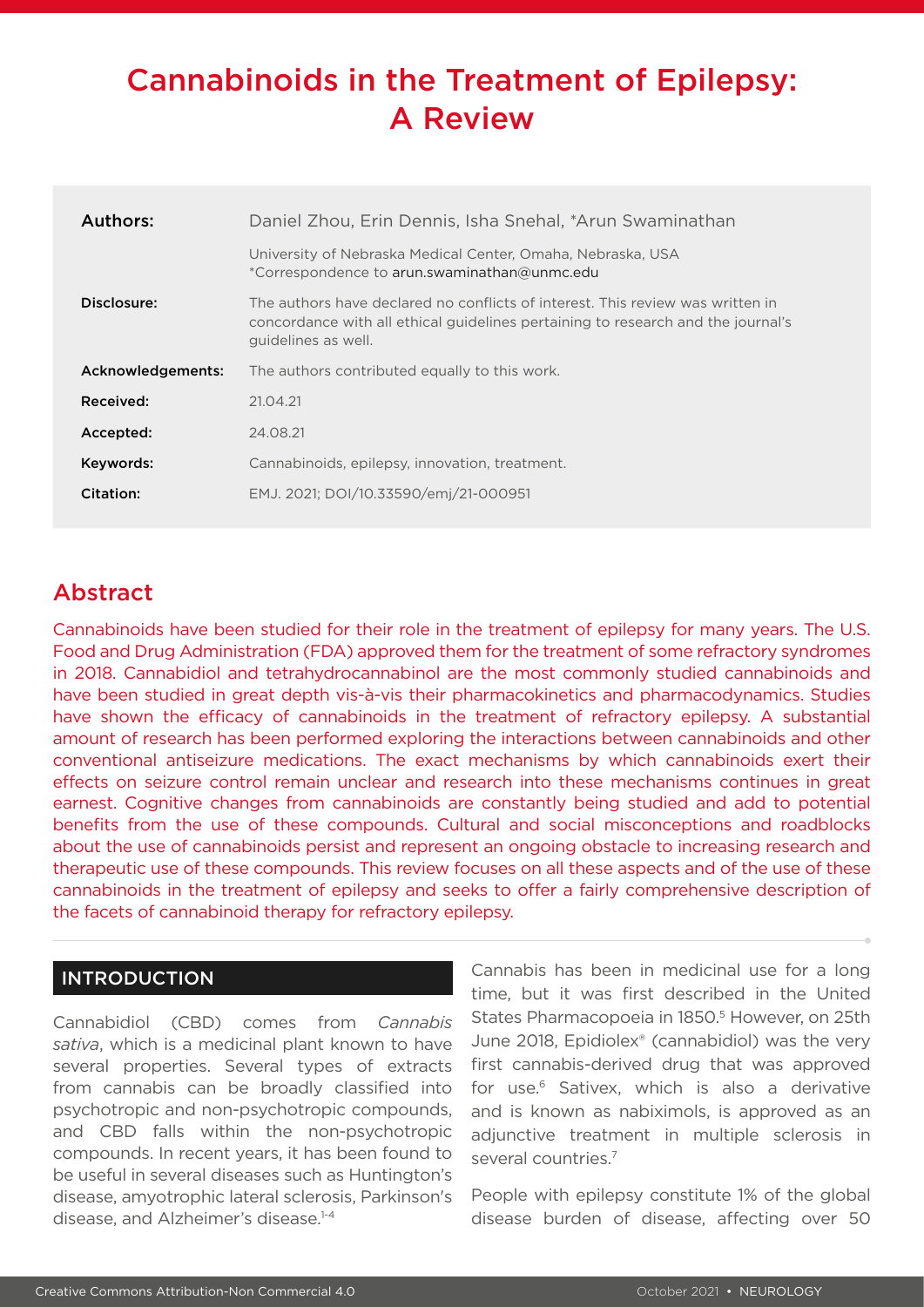million people worldwide.<sup>8</sup> While there are several types of epilepsy, drug treatment-resistant epilepsy is defined as having failed at least 2 antiepileptic drugs (AEDs), which were tolerated and appropriately chosen to achieve sustained seizure freedom.<sup>9</sup> Most types of epilepsy are managed with antiepileptic drugs but for severe drug-resistant epilepsy, other treatments are being explored; one being the use of CBD.

Initially, as the medicinal use of cannabis started being explored, there were hardly any trials and evidence of efficacy was unclear. Due to the abuse potential of cannabis, many states were hesitant to approve the cannabis containing CBD. Now, with more trials and evidence, the use of CBD is being medically prescribed and distributed. Therefore, now more than ever, there is a need to increase awareness around appropriate use of CBD in various diseases, especially epilepsy.

The objectives of this review article are to describe the science behind the properties of CBD and tetrahydrocannabinol (THC), summarise the clinical trials and adverse effects to date and explore the future directions of treatment using CBD and THC.

## BASIC SCIENCE

THC and CBD act via the endocannabinoid system. The endocannabinoid system is composed of G protein-coupled receptors, endogenous cannabinoid (CB) receptor ligands such as N-arachidonylethanolamine (anandamide) and 2-arachidonoylglycerol, and ligand metabolic enzymes such as fatty acid amide hydrolase and monoacylglycerol lipase.<sup>10</sup> CB receptors are part of the GPCR family. CB1 receptors are located primarily in central and peripheral neurons, and CB2 receptors predominantly in immune cells.<sup>10</sup> The activation of the CB1 receptors prevents excessive neuronal excitation in the central nervous system by modulation of neurotransmitter release.<sup>10</sup> They modulate release of various inhibitory as well as excitatory molecules (transmitters) such as γ-aminobutyric acid (GABA), noradrenaline, acetylcholine, dopamine, serotonin, and glutamate.10 Endocannabinoids also act as retrograde synaptic messengers. Certain neurotransmitters can cause increase in postsynaptic calcium, which can trigger synthesis and the release of endocannabinoid molecules into synapses, which

then act on presynaptic CB1 to inhibit the release of neurotransmitters such as glutamate and GABA.10 THC has equal or higher affinity towards CB1 and CB2 receptors but has lower efficacy than the other phytocannabinoids.<sup>10</sup>

While the psychotropic agent THC acts on CB1 and CB2 receptors, CBD does not. However, its actions include inhibitory action on the orphan G protein-coupled receptor 55, equilibrative nucleoside transporter, and the transient receptor potential of melastatin type 8 channel.<sup>11</sup> On the contrary, it enhances action of the 5 hydroxytryptamine receptor 1A on the glycine receptors α3 and α1, and the transient receptor potential ankyrin type 1 channel.<sup>11</sup> It has a bidirectional action on intracellular calcium.<sup>10</sup>

At higher concentrations, CBD exerts its excitatory effects on transient action potentials vanilloid Type 1 and Type 2 and on the nuclear peroxisome proliferator-activated receptor γ and inhibits cellular uptake and fatty acid amide hydrolase–catalysed degradation of anandamide.<sup>12</sup>

The complex combination of these receptorligand interactions has helped CBD emerge with antiepileptic, neuroprotective, and antiinflammatory properties.

## Pharmacokinetics

## Absorption

Inhaled cannabinoids exhibit similar pharmacokinetics to intravenous (IV) cannabinoid. After inhalation, peak plasma concentrations of both THC and CBD are attained rapidly (within 3-10 min).<sup>13</sup>

## Bioavailability

The bioavailability of THC has been found between 10–35%. This could be attributed to inhalational characteristics, size of inhaled particles, and inter- and intra-subject variability.13 The inhaled version of CBD has 35% bioavailability.<sup>13</sup> The sublingual route is also noted to have much higher bioavailability than the oral form.14 Although less frequently used, the intravenous version of THC has found to have a higher bioavailability.<sup>13</sup>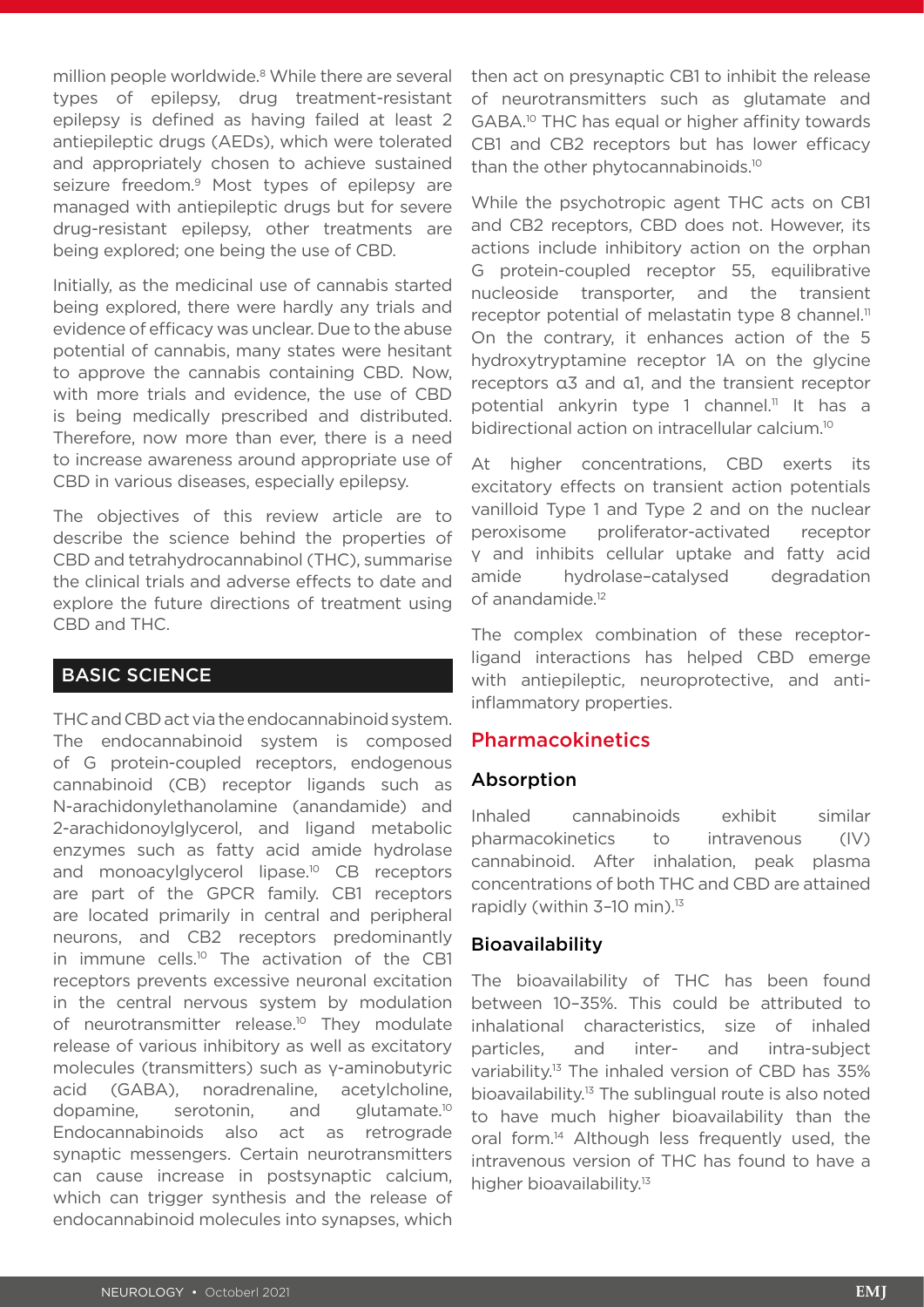## Half-life

The mean half-life of CBD was reported as 1.1 and 2.4-hours, following nebuliser and aerosol administration (20 mg).<sup>15,16</sup>

#### Distribution

THC is highly lipophilic. Upon delivery, it gets distributed in highly perfused regions first including the lung, heart, brain, and liver.<sup>13</sup> Mean volume of distribution was 2,520 L following IV administration.<sup>17</sup> Apparent volume of distribution after oromucosal spray was 26,298, 31,994, and 28,312 L.18 Volume of distribution of CBD via the IV route has been found to be 32.7 (8.6) L/kg.16

#### Metabolism

Hydroxylation of THC at C9 by the hepatic Cytochrome P450 enzyme system leads to production of the equipotent metabolite 11 hydroxy-Δ9-THC. Cytochrome P450 2C9, 2C19, and 3A4 are involved in the oxidation of THC.19 Phase II metabolism of the 11-Nor-9-carboxy-Δ9-THC involves the addition of glucuronic acid and, less commonly, of sulfate, glutathione, amino acids, and fatty acids via the 11-carboxylic acids group.13

Although similar to THC, CBD undergoes oxidation of C9 to the alcohol and carboxylic acid and side-chain oxidation.13 Both THC and CBD are subjected to a significant first-pass effect; however, unlike THC, a large proportion of CBD is excreted, unchanged in the faeces.<sup>13</sup>

#### Elimination

Of the THC that gets excreted, 80–90% is excreted as hydroxylated and carboxylated metabolites within 5 days.<sup>20</sup> More than 65% is excreted in the faeces, approximately 20% being eliminated in the urine.<sup>21</sup>

Ujváry et al. also reported that 16% of CBD administered IV was excreted in urine as unchanged and conjugated CBD in 72 hours.<sup>22</sup> It was also observed that 33% of the initial CBD was mostly excreted as unchanged CBD, with metabolites such as mono- and di-hydroxylated and monocarboxylic derivatives of CBD in the faeces within 72 hours.<sup>22</sup>

Keeping the above properties in mind, it was found that cannabinoids have variable properties depending on the type of formulations that could be effective. To counter hurdles of first pass metabolism and poor water solubility or absorption, several synthetic compounds have been designed such as water-soluble CBD powders, self-emulsifying delivery systems, and encapsulation of CBD within gelatine matrix pellets.<sup>23</sup>

## CLINICAL STUDIES

## Clinical Efficacy in Current Use

To date, there have been five major Phase III randomised controlled trials (RCTs) and several open label, expanded access studies that evaluated the efficacy and safety of CBD (Tables 1 and 2).

Of the RCTs, two of them studied the safety and efficacy of CBD on Dravet syndrome (DS), two on Lennox-Gastaut syndrome (LGS), and one on epilepsy associated with tuberous sclerosis (TS). 24-28 All RCTs were double-blind and placebocontrolled and took place in multiple centres in the USA and Europe, with the TS trial also including patients from Australia. They all demonstrated a significant difference in percentage reduction of monthly seizure frequencies over the course of at least 3 months compared to the placebo. Two of the studies assessed efficacy, comparing doses of CBD at 10 mg/kg/day and 20 mg/kg/ day for DS and LGS and found that both dosing groups demonstrated significantly increased efficacy in reducing seizures compared to the placebo but otherwise produced similar results compared to each other.25,27 Adverse effects were noted to be more frequent in the higher dose group.25,27 One study similarly compared doses of CBD at 25 mg/kg/day and 50 mg/kg/ day for patients with TS, both of which reduced seizure frequency compared to the placebo but otherwise produced similar results compared to each other.<sup>28</sup>

Multiple open label and expanded access trials were also identified from the literature review that demonstrated reduction in seizures in patients with various treatment-resistant epilepsies (Table 2). Six of the studies evaluated add-on treatment of CBD for treatment-resistant epilepsy (TRE) in general, one for LGS, one for epilepsy associated with TS, and one for epileptic spasms.<sup>29-37</sup>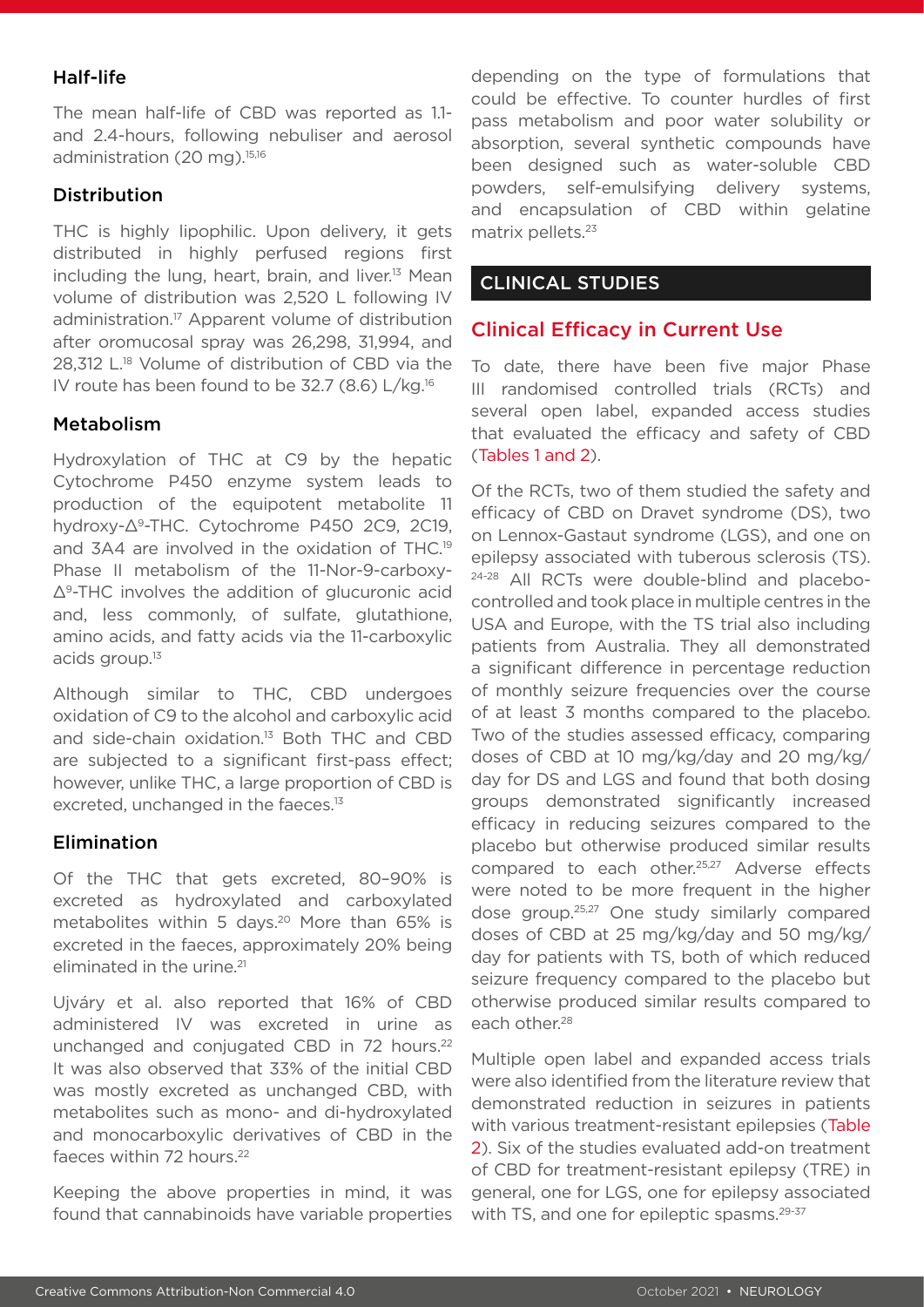#### Table 1: Randomised controlled trials.

| <b>Study</b>                                   | <b>Epilepsy</b><br>syndrome | <b>Treatment</b><br>group                   | n  | <b>Study period</b> | <b>Efficacy variable</b>                                                            | Outcome                           | <b>Estimated</b><br>median<br>differences<br>(from placebo) |
|------------------------------------------------|-----------------------------|---------------------------------------------|----|---------------------|-------------------------------------------------------------------------------------|-----------------------------------|-------------------------------------------------------------|
| <b>DS</b><br>Devinsky et al.,<br>$(2017)^{24}$ |                             | CBD, up to 20<br>mg/kg/day<br>after 2 weeks | 61 | 14 weeks            | Median % change<br>in monthly seizures                                              | -38.9% (range:<br>$-100-337$      | $-22.8\%$ (95%<br>$Cl: -41.1 - -5.4;$<br>$p=0.010$ )        |
|                                                |                             | Placebo                                     | 59 | 14 weeks            | Median % change<br>in monthly seizures                                              | $-13.3%$ (range:<br>$-91.5 - 230$ | N/A                                                         |
| Miller et al.,<br>$(2020)^{25}$                | <b>DS</b>                   | CBD, up to 20<br>mg/kg/day<br>after 2 weeks | 67 | 14 weeks            | Median %<br>reduction in<br>monthly seizures                                        |                                   | 25.7% (95%<br>CI: 2.9-43.2%;<br>$p = 0.030$                 |
|                                                |                             | CBD, up to 10<br>mg/kg/day<br>after 2 weeks | 66 | 14 weeks            | Median %<br>reduction in<br>monthly seizures                                        | 48.7%                             | 29.8% (95%<br>CI: 8.4-46.2;<br>$p=0.010$ )                  |
|                                                |                             | Placebo                                     | 65 | 14 weeks            | Median %<br>reduction in<br>monthly seizures                                        | 26.9%                             | N/A                                                         |
| Thiele et al.,<br>$(2018)^{26}$                | LGS                         | CBD, up to 20<br>mg/kg/day<br>after 2 weeks | 86 | 14 weeks            | Median %<br>43.9% (IQR:<br>reduction in<br>$1.9 - 69.6$<br>monthly drop<br>seizures |                                   | 17.2% (95%<br>CI: 4.1-30.3;<br>$p = 0.010$                  |
|                                                |                             | Placebo                                     | 85 | 14 weeks            | Median %<br>reduction in<br>monthly drop<br>seizures                                | 21.8% (IQR:<br>$1.7 - 45.7$       | N/A                                                         |
| LGS<br>Devinsky et al.,<br>$(2018)^{27}$       |                             | CBD, up to 20<br>mg/kg/day<br>after 2 weeks | 76 | 14 weeks            | Median %<br>reduction in<br>monthly drop<br>seizures                                | 41.9%                             | 21.6% (95%<br>CI: 6.7-34.8;<br>$p = 0.005$                  |
|                                                |                             | CBD, up to 10<br>mg/kg/day<br>after 2 weeks | 73 | 14 weeks            | Median %<br>37.2%<br>reduction in<br>monthly drop<br>seizures                       |                                   | 19.2% (95%<br>CI: 7.7-31.2;<br>p=0.002)                     |
|                                                |                             | Placebo                                     | 76 | 14 weeks            | Median %<br>reduction in<br>monthly drop<br>seizures                                | 17.2%                             | N/A                                                         |
| Thiele et al.,<br>$(2021)^{28}$                | Epilepsy<br>with TS         | CBD, up to 50<br>mg/kg/day<br>after 4 weeks | 73 | 16 weeks            | Median %<br>reduction in<br>monthly seizures                                        | 47.5% (95% Cl:<br>$39.0 - 54.8$   | 28.5% (95%<br>CI: 11.9-42.0;<br>$p=0.002$                   |
|                                                |                             | CBD, up to 25<br>mg/kg/day<br>after 4 weeks | 75 | 16 weeks            | Median %<br>48.6% (95% CI:<br>reduction in<br>$40.4 - 55.8$<br>monthly seizures     |                                   | 30.1% (95%<br>CI: 13.9-43.3;<br>p<0.001)                    |
|                                                |                             | Placebo                                     | 76 | 16 weeks            | Median %<br>reduction in<br>monthly seizures                                        | 26.5% (95% CI:<br>$14.9 - 36.5$   | N/A                                                         |

CBD: cannabidiol; CI: confidence interval; DS: Dravet syndrome; IQR: interquartile range; LGS: Lennox-Gastaut syndrome; TS: tuberous sclerosis.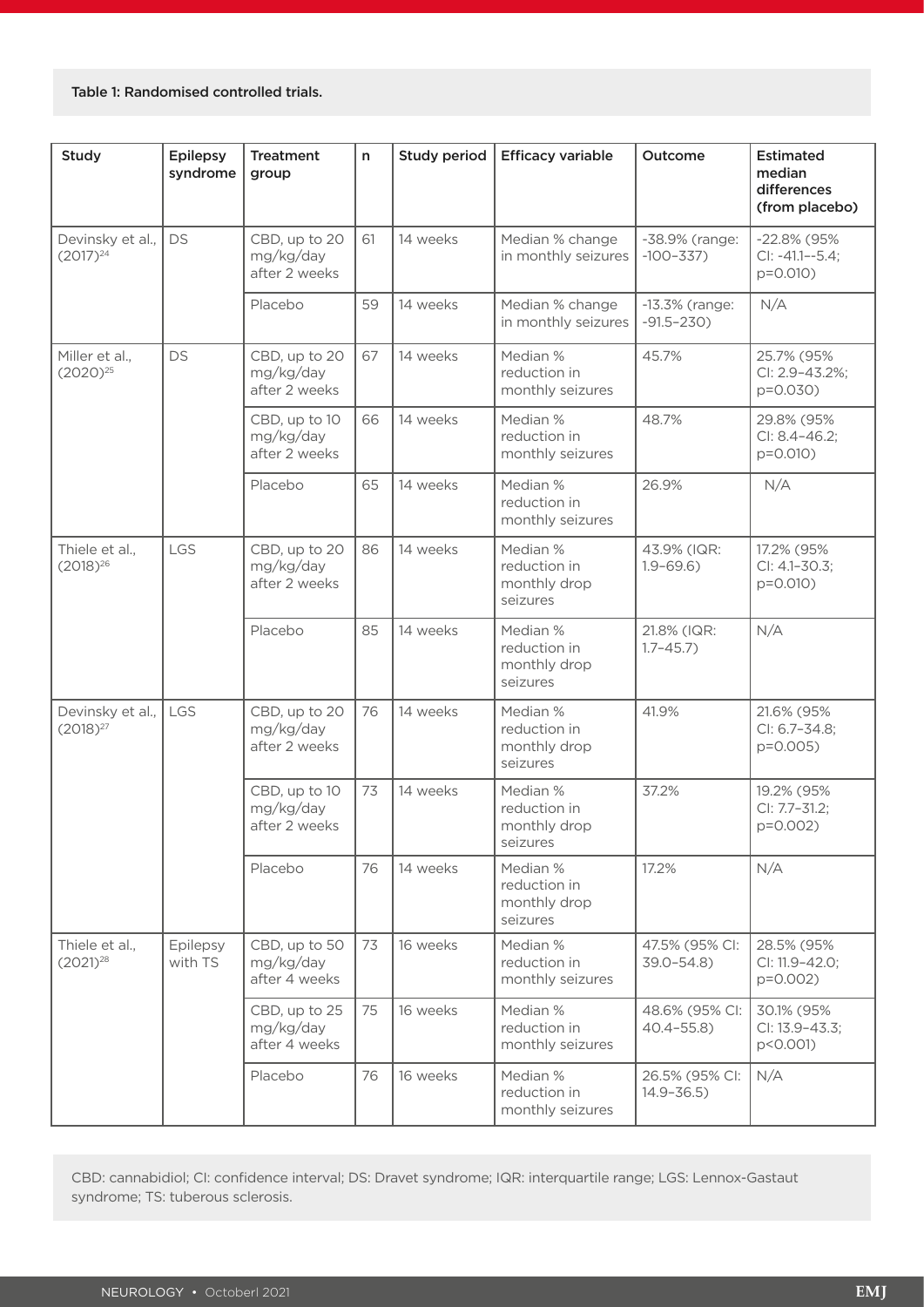| Study                               | <b>Epilepsy</b><br>syndrome or<br>aetiology | <b>Treatment group</b>                                          | n              | Study period | <b>Efficacy variable</b>                                     | Primary<br>outcome           |
|-------------------------------------|---------------------------------------------|-----------------------------------------------------------------|----------------|--------------|--------------------------------------------------------------|------------------------------|
| Devinsky et al.,<br>$(2016)^{29}$   | <b>TRE</b>                                  | CBD, variable<br>dosing, up to 50<br>mg/kg/day                  | 137            | 12 weeks     | Median % reduction in<br>monthly motor seizures              | 36.5% (IQR:<br>$0 - 64.7$    |
| Klotz et al.,<br>$(2019)^{30}$      | <b>TRE</b>                                  | CBD, titrated up<br>to 18 mg/kg/day                             | 35             | 3 months     | Median % reduction in<br>monthly motor seizures              | 40.0% (IQR:<br>$18.2 - 58.5$ |
| Gaston et al.,<br>$(2021)^{31}$     | <b>TRE</b>                                  | CBD, variable<br>dosing, up to 50<br>mg/kg/day                  | 169            | 6 months     | % of patients who had<br>$\geq$ 50% reduction in<br>seizures | 56.0%                        |
| Szaflarski et al.,<br>$(2018)^{32}$ | <b>TRE</b>                                  | CBD, variable<br>dosing, up to 50<br>mg/kg/day                  | 132            | 12 weeks     | Mean % reduction per<br>participant per 2-week<br>period     | 63.6%                        |
| D'Onofrio et al.,<br>$(2020)^{33}$  | <b>TRE</b>                                  | CBD, titrated up<br>slowly to 10 mg/<br>kg/day after 4<br>weeks | 125            | 6 months     | Total monthly seizure<br>frequency change                    | $-41\% \pm 37.5\%$<br>(SD)   |
| Sands et al.,<br>$(2019)^{34}$      | <b>TRE</b>                                  | CBD, titrated up<br>to 25 mg/kg/day                             | 26             | 3 months     | % of patients who had<br>≥50% reduction in motor<br>seizures | 26.9%                        |
| Thiele et al.,<br>$(2019)^{35}$     | LGS                                         | CBD, variable<br>dosing up to 30<br>mg/kg/day                   | 366            | 12 weeks     | Median % reduction in<br>monthly drop seizures               | 48.2%                        |
| Hess et al.,<br>$(2016)^{36}$       | <b>TS</b>                                   | CBD, variable<br>dosing, up to 50<br>mg/kg/day                  | 18             | 3 months     | Median % reduction in<br>weekly motor seizures               | 40.0% (IQR:<br>$0 - 77.0$    |
| Herlopian et al.,<br>$(2020)^{37}$  | Epileptic<br>spasms                         | CBD, titrated up<br>to 25 mg/kg/day                             | $\overline{9}$ | 3 months     | Mean % reduction in<br>weekly epileptic spasms               | 0.59%                        |
| Devinsky et al.,<br>$(2018)^{38}$   | Aicardi<br>syndrome                         | CBD, variable<br>dosing, up to 50<br>mg/kg/day                  | 14             | 48 weeks     | Median % reduction<br>in monthly convulsive<br>seizures      | 59.2% (IQR:<br>$45 - 86$     |
|                                     | CDKL5                                       | CBD, variable<br>dosing, up to 50<br>mg/kg/day                  | 17             | 48 weeks     | Median % reduction<br>in monthly convulsive<br>seizures      | 59.7% (IQR:<br>$5 - 75$      |
|                                     | Doose                                       | CBD, variable<br>dosing, up to 50<br>mg/kg/day                  | $\overline{7}$ | 48 weeks     | Median % reduction<br>in monthly convulsive<br>seizures      | 28.8% (IQR:<br>$-8-92)$      |
|                                     | Dup15Q                                      | CBD, variable<br>dosing, up to 50<br>mg/kg/day                  | 8              | 48 weeks     | Median % reduction<br>in monthly convulsive<br>seizures      | 38.4% (IQR:<br>$-13-88$      |

CBD: cannabidiol;CDKL5: cyclin-dependent kinase-like 5; IQR: interquartile range; LGS: Lennox-Gastaut syndrome SD: standard deviation; TRE: treatment-resistant epilepsy; TS: tuberous sclerosis.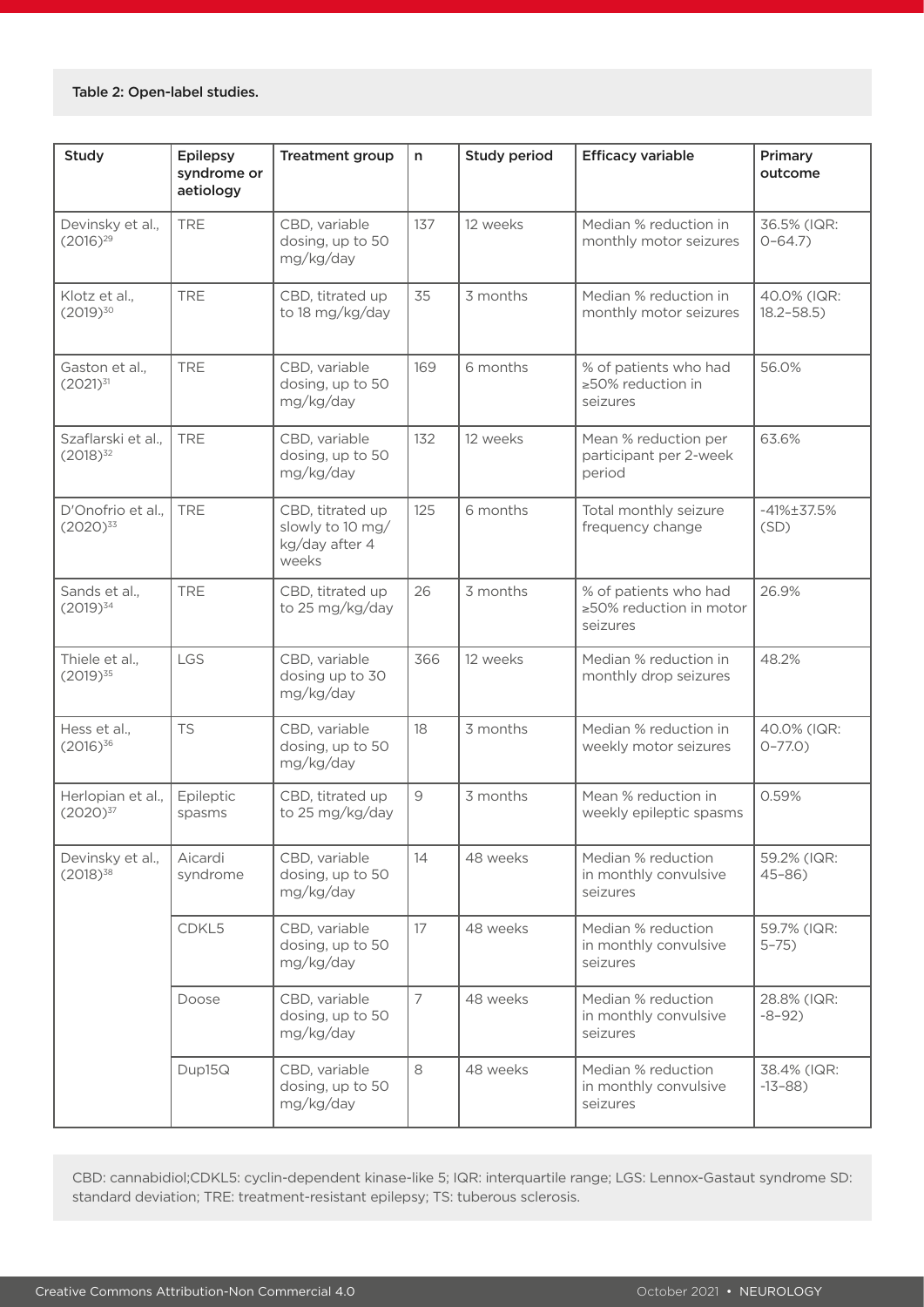One study was specific to epilepsies associated with Aicardi syndrome, cyclin-dependent kinaselike 5 (CDKL5) deficiency disorder, Doose syndrome, and Dup15Q syndrome.<sup>38</sup> These studies took place in the USA and/or Europe. In Asia, one study retrospectively evaluated the use of CBD in 42 patients with DS or LGS in South Korea and found that 33.3% of patients who received CBD at a dose of 10 mg/kg/day had at least a 50% reduction in seizure frequency after 3 months.<sup>39</sup>

#### Combined Effects with Clobazam

Additional studies have been performed to investigate the potential additive effects of CBD and clobazam (CLB). Using a mouse model, Anderson et al. showed that CBD and CLB can modulate the  $GABA_\Lambda$  receptors to a greater extent when combined, providing a potential additive effect to their therapies, but did not act in a synergistic manner.<sup>40</sup> In a Phase II clinical trial, VanLandingham et al. evaluated the levels of drug metabolites in blood samples of patients receiving concomitant CBD and CLB and reported that there was no evidence of any drugdrug interaction between CBD and CLB, but CBD did increase one of the metabolites of CLB.41 This study determined that CBD at a dose of 20 mg/ kg/day had an acceptable safety profile while coadministered with CLB.

Gunning et al. performed a meta-analysis of the four RCTs that investigated CBD as addon therapy for LGS or DS and calculated that patients who received the CBD add-on therapy had a significant reduction in frequency of drop seizures in LGS (treatment ratio: 0.70; 95% confidence interval (CI): 0.62–0.80; p<0.0001) and convulsive seizures in DS (treatment ratio: 0.71; 95% CI: 0.60–0.83; p<0.0001) compared to placebo.<sup>42</sup> They then performed a subgroup analysis of patients on CLB, demonstrating a similar reduction in frequency of drop seizures in LGS (treatment ratio: 0.56; 95% CI: 0.47– 0.67; p<0.0001) and convulsive seizures in DS (treatment ration: 0.63; 95% CI: 0.52–0.77; p<0.0001) compared to placebo.42

Devinsky et al., as part of the project team that carried out the RCTs, also performed a metaanalysis of the same four RCTs and found that the CBD treatment groups with (treatment ratio: 0.51; 95% CI: 0.52-0.68: p<0.0001) and

without CLB (treatment ratio: 0.85; 95% CI: 0.73–0.98; p=0.0226) were more efficacious than the placebo group in average reduction in seizure frequency.<sup>43</sup> Furthermore, they reported via logistic regression analysis that the odds ratio of patients yielding a >50% reduction in seizures from baseline was 2.51 (95% CI: 1.69– 3.71; p<0.0001) in the CBD group without CLB and 2.40 (95% CI: 1.38-4.16; p=0.0020).<sup>43</sup> The treatment ratio appeared to numerically favour the CBD group with CLB versus without CLB, but the odds ratios of achieving >50% reduction in seizures were similar.

In a separate study, Savage et al. retrospectively analysed data from 47 patients with refractory epilepsy who received CBD therapy and compared the outcomes between those who had concomitant CLB (n=32) and those who did not (n=15), finding no significant difference in reduction of mean weekly seizure frequency between the two groups.44

## Investigations of CBD and Other **Epilepsies**

#### Infantile spasms

There are some clinical data available for the use of CBD in infantile spasms. In a multicentre Phase II clinical study, Hussain et al. reported that, of the 9 patients with infantile spasms refractory to vigabatrin and adrenocorticotropic hormone, after 2 weeks of receiving CBD titrated up to 20 mg/kg/day, one of the patients achieved complete response to treatment.<sup>45</sup> This was defined as freedom from infantile spasms or hypsarrhythmia on 24-hour video EEG monitoring on Day 14 of the treatment. Similarly, in an open-label study, Herlopian et al. reported that, of the 9 patients with epileptic spasms (as classified per the 2001 International League Against Epilepsy [ILAE] at the time) who received CBD titrated up to 25 mg/kg/day, 3 of the patients were seizure-free and had resolution of the hypsarrhythmia pattern on video EEG after 2 months of treatment.37

#### Genetic and developmental epilepsies

Multiple preliminary clinical studies have been performed evaluating the use of CBD in other genetic and developmental treatment-resistant epilepsies as well. Devinsky et al. reported results of an open-label study using CBD for treatmentresistant epilepsy in patients with Aicardi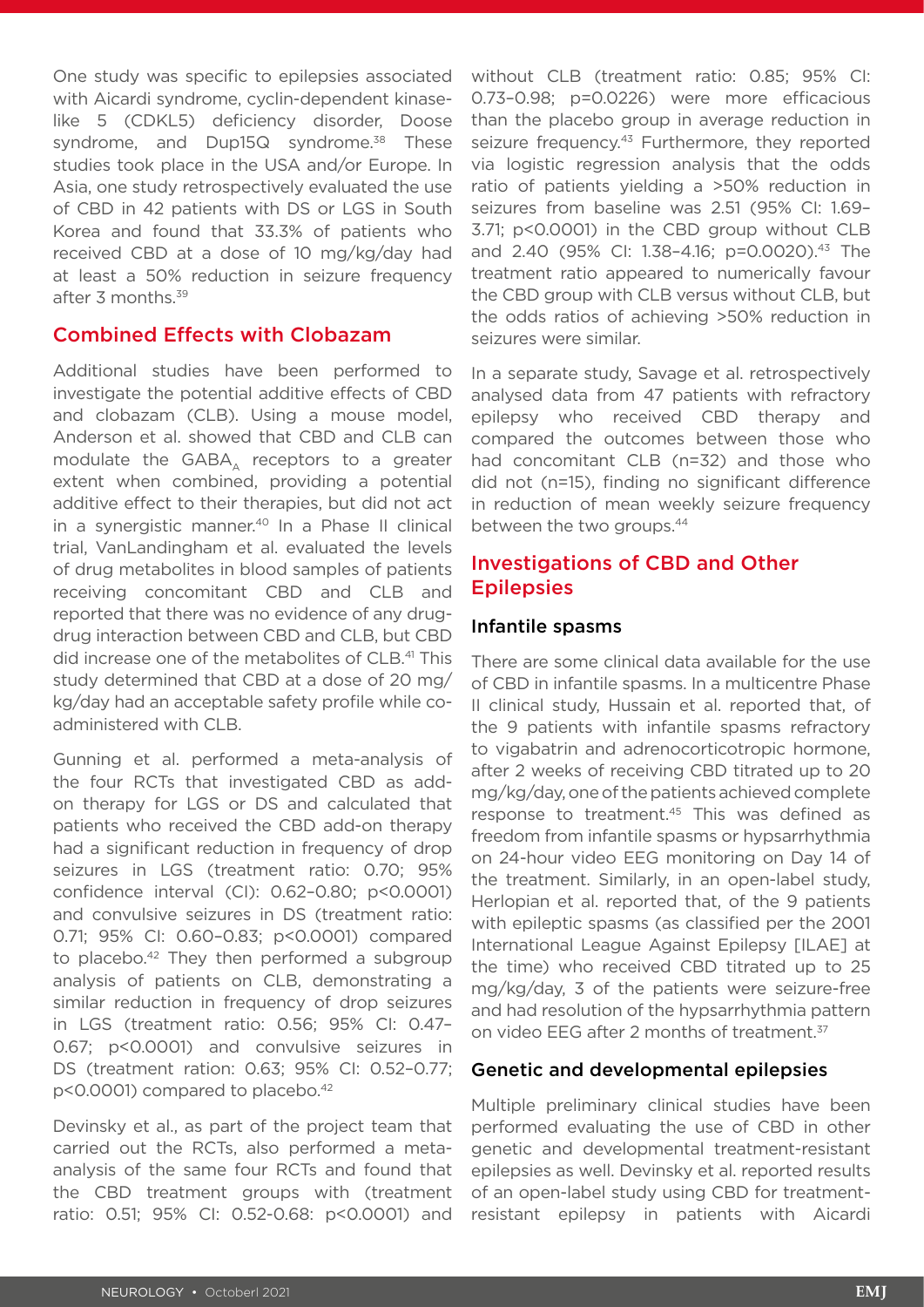syndrome, CDKL5 deficiency disorder, Doose syndrome, and Dup15q syndrome, reporting a 48-week median monthly convulsive seizure reduction of 59.2%, 59.7%, 28.8%, and 38.8%, respectively.38 Kuchenbuch et al. reported that 3 patients with SYNGAP1 epileptic encephalopathy had an average 85% monthly seizure reduction by Month 9 after receiving maximum doses of 10, 17, or 23 mg/kg/day.46 Poisson et al. studied the use of CBD titrated up to 30 mg/kg/day as add-on therapy in 4 patients with migrating focal seizures associated with KCNT1 mutations and found, while none of the patients following 12 weeks of treatment did not have a reduction in seizures, one of the patients had a reduced intensity of seizures.47 Kaplan et al. studied 4 paediatric patients with refractory seizures in Sturge–Weber syndrome who, at Week 14 reported an average 65% monthly reduction in seizures.48 Sands et al. reported results of an expanded access program using CBD in 26 children with various treatmentresistant epilepsies, mostly presumed to be genetic, of whom 26.9% had a ≥50% reduction in motor seizures following 3 months of treatment.<sup>34</sup>

## Adverse Effects

The safety of CBD has also been extensively studied. In the five Phase III RCTs, there was a higher percentage of adverse events in the CBD groups compared to placebo groups.24-28 The most common adverse events attributed to CBD reported in these trials included somnolence, pyrexia, upper respiratory tract infection, vomiting, decreased appetite, and diarrhoea.<sup>24-28</sup> Three of the RCTs mentioned that 3.5–12.0% of patients in the CBD treatment group who had liver transaminase levels 3 times greater than the upper limit of normal, resulting in withdrawal from the trial.24,25,27 The other two RCTs noted 13.4– 18.9% of patients with elevated liver transaminase levels, most of whom were also taking valproic acid.26,28 Despite these adverse events, most patients in the CBD treatment group were able to continue receiving CBD in at least the 14–16 week treatment periods of the study. The three RCTs that compared different doses of CBD also demonstrated a higher prevalence of adverse events with higher dose groups (around 90% of patients with at least 20 mg/kg/day and 100% of patients in the 50 mg/kg/day groups) without improved clinical efficacy.<sup>25,27,28</sup>

Beyond RCTs for epilepsy, Dos Santos et al. reported a review of 18 clinical trials that included CBD as a treatment group, reiterating the common adverse effects, as mentioned above.<sup>49</sup> They also noted that the presence of elevated transaminases, pyrexia, and upper respiratory tract infections appeared to be more frequent in patients receiving CBD as add-on therapy for seizures.49 This could be related to certain comorbidities involved or drug interactions with other antiseizure drugs. Indeed, multiple studies have demonstrated that CBD affects serum levels of multiple antiseizure drugs due to shared metabolic pathways.50-52

Given CBD's close relationship with marijuana, some studies have also investigated its cognitive effects. In one study, Gaston et al. evaluated 20 patients with TRE who received functional MRI (fMRI) before and >2 weeks after receiving CBD with titration up to 25 mg/kg/day, while testing immediate and delayed memory, and found that treatment in CBD resulted in no significant changes in working memory performance and significant increases in neural activity on functional MRI in regions associated with verbal memory and attention compared with healthy controls.53 The same study group also explored cognitive functioning after long-term use of CBD in both children and adults with TRE and, by using the National Institute of Health (NIH) Toolbox Cognition Batter test before and after 1 year of CBD use, there was no significant change in cognitive test performance.<sup>54, 55</sup>

## DIFFICULTIES IN DEVELOPMENT AND USE

## Adverse Effects and Drug-drug Interactions

As discussed above, adverse effects and drugdrug interactions are a limiting factor in the initiation and continuation of CBD in some situations. Elevation in liver enzymes was the most common reason for discontinuation in the four RCTs for LGS and DS. Most, if not all, of these patients were on concurrent valproate, and there were no cases of drug induced-liver injury.<sup>42,49</sup> Additionally, concomitant use of CBD and CLB has been associated with increased somnolence. This combination has also resulted in rare cases of pneumonia and respiratory failure, thought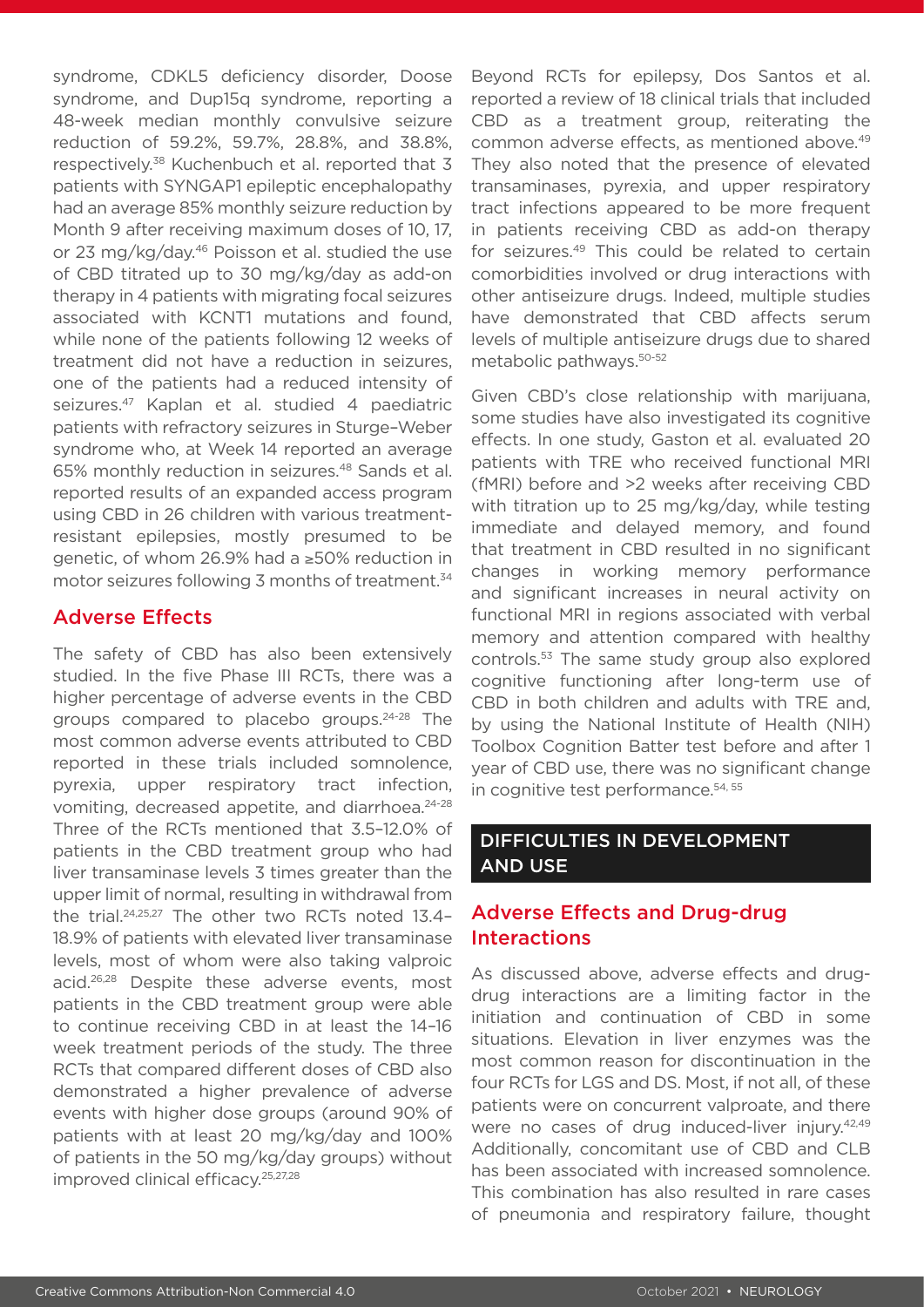to be secondary to the CBD-induced increase in plasma CLB levels as opposed to CBD alone.<sup>43,49</sup> Special attention should be paid to these interactions, especially in European populations where the use of CBD has only been approved as an adjunctive treatment with CLB. This regulatory caveat may yield to potential harm in this regard and does not allow for minimising AED burden in patients who could potentially respond to CBD independent of CLB. Studies have shown mixed results on the effects of CBD on other AEDs, specifically having either no effect on or increasing levels of valproate and topiramate.49 There have also been some reported increases in the drug levels of rufinamide, zonisamide, eslicarbazepine, and brivaracetam.49,52,56 All of this must be taken into consideration when prescribing CBD to patients with TRE who, by definition, are already on multiple other AEDs. Further studies are needed to explore potential interactions between CBD and other AEDs in order to identify potential limitations on dose escalation, minimise adverse effects, and optimise seizure control and ultimately quality of life.57

#### **Stigmatisation**

In general, stigmatisation stemming from social, political, and legal factors has been a barrier to the investigation and prescribing of medical cannabis over the years.58 While CBD is not psychoactive, given its derivation from Cannabis sativa, this stigma still carries over and raises theoretical concerns, particularly regarding abuse potential. A single dose, randomised, crossover trial demonstrated that CBD had a significantly low abuse potential at both therapeutic and supratherapeutic doses as compared to alprazolam and dronabinol in a population of recreational polydrug users.<sup>59</sup> This study also showed that CBD had no observable cognitive or psychomotor impairment in contrast to alprazolam.59 The growing body of evidence demonstrating the efficacy and safety of CBD in the treatment of epilepsy has effectively reduced this stigma among the medical community, though some reservations may remain among patients based on cultural, political, and religious ideals. For instance, as recreational use of marijuana is forbidden in Islam, despite religious scholars considering medical use of cannabis and its derivatives acceptable, cultural barriers

to patients who are Muslims accepting this as a treatment option persist. $60$  A survey on patient experiences with stigmatisation related to the use of medical cannabis found negative views of cannabis as a recreational drug, associated criminal sanctions, and using cannabis in the context of vulnerability (i.e., illness, disability) to be contributory to their sentiments.<sup>61</sup> Ideally, the increasing legalisation and normalisation of medical and recreational cannabis products throughout the world will help break down some of these barriers going forward.

## FUTURE DIRECTIONS

## Further Understanding of Mechanism and Predicting Treatment Response

As discussed above, the complete mechanism of action of CBD in the treatment of epilepsy is not fully understood. Some studies have examined the relationship between CBD and patterns of neural synchronisation, and how these can be used to predict treatment response. Anderson et al. demonstrated that CBD treatment responders, as evidenced by >70% seizure reduction, had stronger network integration and segregation in β frequencies compared with non-responders.62 This study also showed that higher CBD dosage was associated with stronger network integration and segregation in Δ, θ, and α frequencies. Larger studies are needed to identify whether these findings suggest that CBD is causing these stronger brain network dynamics, or rather if stronger network dynamics predispose to treatment response. More clarification on this may identify which patients would benefit most from treatment with CBD. Additionally, further study of pharmacogenomics could help distinguish which patients are most likely to respond to CBD and identify optimal CBD and AED combinations on a tailored, individualised basis.<sup>57</sup>

#### Use in Other Types of Epilepsy

Given the limited U.S. Food and Drug Administration (FDA) indications for use of pharmaceutical-grade CBD, it is not currently available for the majority of epilepsy disorders. More evidence is needed to elucidate the efficacy of CBD in these other types of epilepsy beyond LGS, DS, and TS. There are a few ongoing clinical trials further examining CBD in these groups, in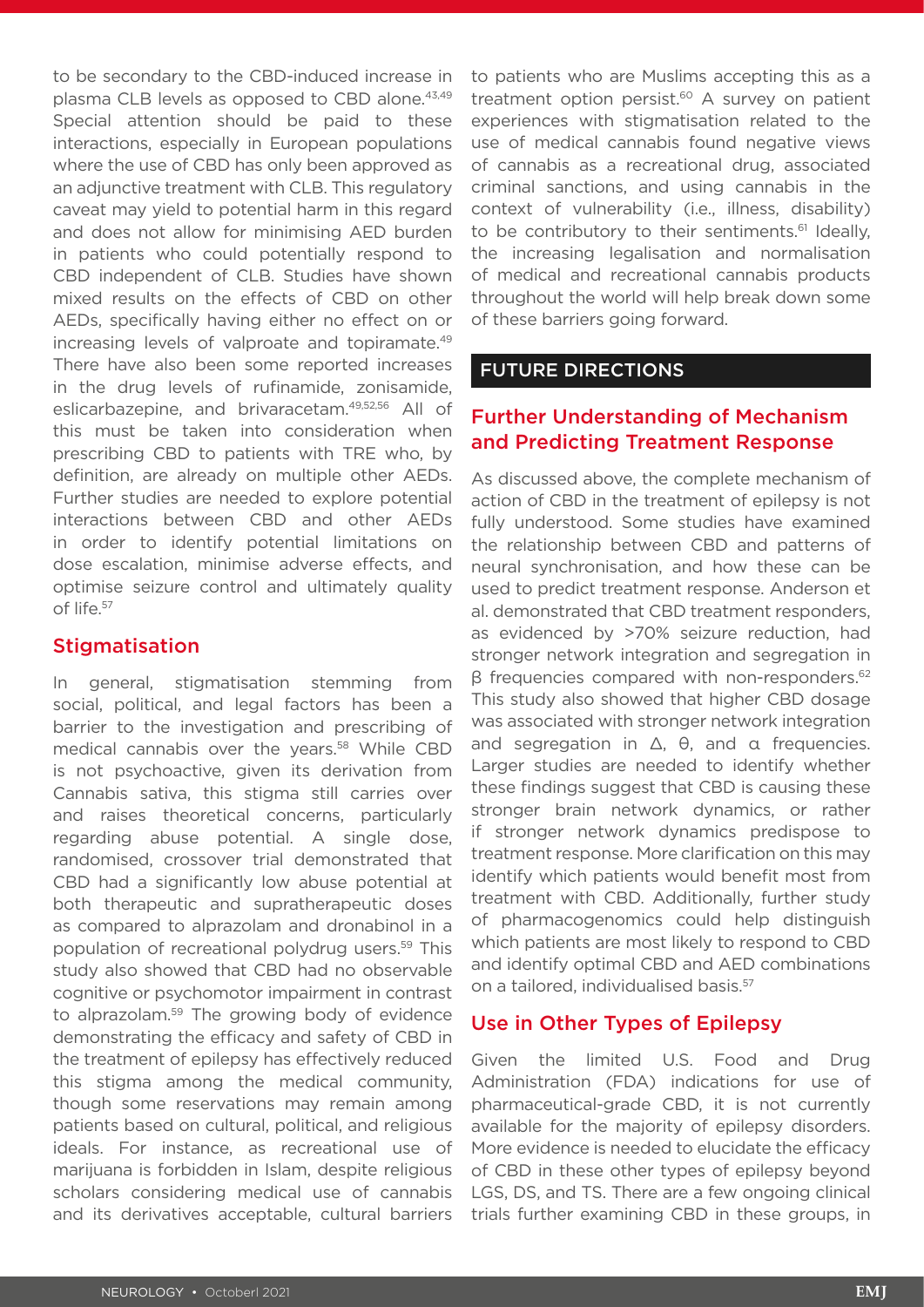addition to one more novel study examining use in electrical status epilepticus of sleep.63,64 A recent systematic review of open-label studies and reports of experimental off-label use of purified, plant-based CBD suggested effectiveness in multiple other epilepsy syndromes including CDKL5 deficiency disorder, Aicardi syndrome, Dup15q syndrome, Doose syndrome, SYNGAP1 encephalopathy, Sturge–Weber syndrome, and epilepsy with myoclonic absences.65 There is also anecdotal evidence supporting efficacy beyond epileptic encephalopathies as some patients successfully supplement their prescribed antiepileptic regimen with cannabis for improved seizure control. For example, a survey of patients at an Oregon tertiary care centre found a majority of these patients reported successful seizure reduction with use of both high-CBD strains and varied THC:CBD combination strains of cannabis.<sup>66</sup> Given the risks associated with these products including psychoactive effects of THC and the method of ingestion, specifically smoking and vaping, these patients may benefit from a safer, regulated pharmaceuticalgrade CBD option for the maximisation of their epilepsy treatment.

## Antiepileptic Potential of Other Cannabinoids

The therapeutic potential of other cannabinoids in epilepsy requires further evaluation. Cannabidivarin has anticonvulsant properties in animal models, specifically in acute seizure and status epilepticus and was recently evaluated in a Phase II clinical trial for focal seizures; however, it did not meet primary endpoint of percentage change in focal seizure frequency.56,67,68 Cannabigerol did not demonstrate anticonvulsant properties in a mouse model, despite voltage-gated sodium channel blockade.69 Tetrahydrocannabivarin has been shown to suppress seizure activity in rats.<sup>70</sup> Cannabichromene and its related phytocannabinoids were recently demonstrated to have anticonvulsant properties in a DS mouse model. $71$  Other cannabinoids including cannabinol, cannabidiolic acid, and

tetrahydrocannabinolic acid that have been researched for neuroprotective and therapeutic potential in other neurologic conditions have yet to be studied in epilepsy.<sup>72</sup>

There is also evidence to suggest benefit from combinations of cannabinoids. A recent observational meta-analysis showed that CBDrich cannabis extracts were over 4 times more potent as compared to purified CBD, such that the same therapeutic effect could be achieved with significantly lower doses.<sup>73</sup> Mild and severe adverse effects were significantly lower with CBD-rich extracts as compared with purified CBD as well. These observations support hypotheses of a synergistic or 'entourage effect' of CBD, with other minor phytocannabinoids and suggest that plant-based CBD extracts could potentially be more efficacious and better tolerated than the currently approved purified CBD in the treatment of seizures.

## **CONCLUSIONS**

CBD exhibits antiepileptic effects through complex actions at multiple receptors in the brain. Previously there was a deficiency of evidence to support its use in the treatment of epilepsy due to legal barriers. Now, there have been 5 RCTs and several other open-label trials demonstrating the efficacy of CBD in the treatment of LGS, DS, TS, and TRE. While these studies have yielded promising results, there were some doubts about whether this data suggested a synergistic effect of CBD and CLB, or truly represented CBD efficacy independently. Several additional meta-analyses of the major RCTs have shown similar efficacy of CBD both concomitantly and independent of CLB, though this combination does cause increased adverse effects, particularly sedation. Going forward, as use of CBD in the treatment of TRE increases, there is much more to be discovered regarding the complete mechanism of action, how to predict treatment responders, use in other forms of epilepsy, and possibly increased therapeutic potential when combined with other cannabinoids.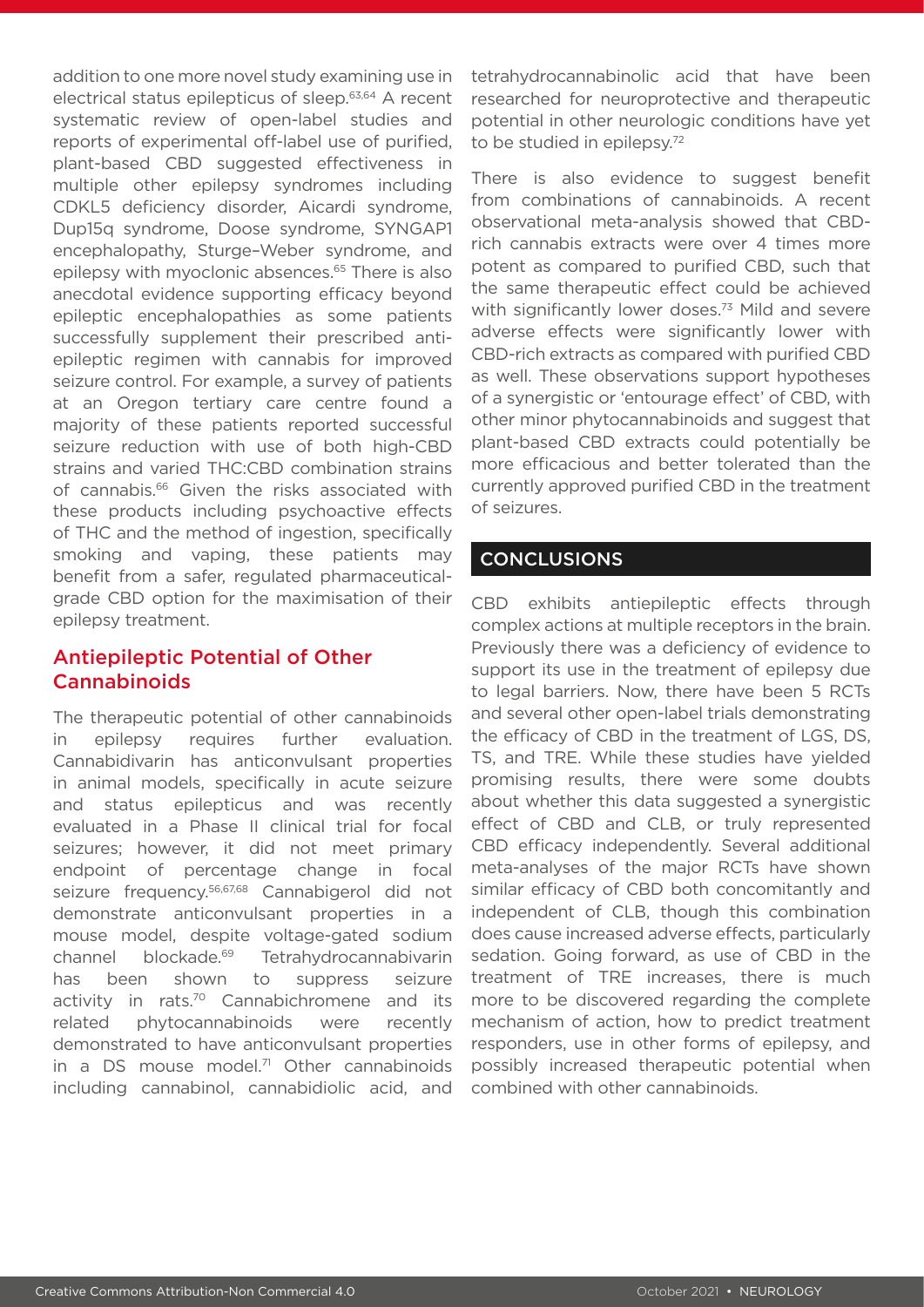#### References

- 1. Consroe P et al. Controlled clinical trial of cannabidiol in Huntington's disease. Pharmacol Biochem Behav. 1991;40(3):701-8.
- 2. Rajan TS et al. Gingival stromal cells as an in vitro model: cannabidiol modulates genes linked with amyotrophic lateral sclerosis. J Cell Biochem. 2017;118(4):819-28.
- 3. Chagas MHN et al. Effects of cannabidiol in the treatment of patients with Parkinson's disease: an exploratory double-blind trial. J Psychopharmacol. 2014;28(11):1088- 98.
- 4. Watt G, Karl T. In vivo evidence for therapeutic properties of cannabidiol (CBD) for Alzheimer's disease. Front Pharmacol. 2017;8:20.
- 5. Bridgeman MB, Abazia DT. Medicinal cannabis: history, pharmacology, and implications for the acute care setting. P T. 2017;42(3):180-8.
- 6. Abu-Sawwa R et al. Emerging use of epidiolex (cannabidiol) in epilepsy. J Pediatr Pharmacol Ther. 2020;25(6):485-99.
- 7. Perras C. Sativex for the management of multiple sclerosis symptoms. Issues Emerg Health Technol. 2005;(72):1-4.
- 8. Murray CJL, Lopez AD (eds.) Global Comparative Assessments in the Health Sector: Disease Burden, Expenditures and Intervention Packages (1994) Geneva: World Health Organization.
- 9. Kwan P et al. Definition of drug resistant epilepsy: consensus proposal by the ad hoc Task Force of the ILAE commission on therapeutic strategies. Epilepsia. 2010;51(6):1069- 77.
- 10. Pertwee RG. The diverse CB1 and CB2 receptor pharmacology of three plant cannabinoids: Δ9 tetrahydrocannabinol, cannabidiol and Δ9-tetrahydrocannabivarin. Br J Pharmacol. 2008;153(2):199-215.
- 11. Soderstrom K et al. Cannabinoids modulate neuronal activity and cancer by CB1 and CB2 receptorindependent mechanisms. Front Pharmacol. 2017;8:720.
- 12. Ibeas Bih C et al. Molecular targets of cannabidiol in neurological disorders. Neurotherapeutics. 2015;12(4):699- 730.
- 13. Huestis MA. Human cannabinoid pharmacokinetics. Chem Biodivers. 2007;4(8):1770-804.
- 14. Grotenhermen F. Pharmacokinetics and pharmacodynamics of cannabinoids. Clin Pharmacokinet. 2003;42(4):327-60.
- 15. Guy GW, Robson PJ. A phase I, double blind, three-way crossover study to assess the pharmacokinetic profile of cannabis based medicine

extract (CBME) administered sublingually in variant cannabinoid ratios in normal healthy male volunteers (GWPK0215). Journal of Cannabis Therapeutics. 2004;3(4):121- 52.

- 16. Millar SA et al. A systematic review on the pharmacokinetics of cannabidiol in humans. Front Pharmacol. 2018;9:1365.
- 17. Ohlsson A et al. Single-dose kinetics of deuterium-labelled cannabidiol in man after smoking and intravenous administration. Biomed Environ Mass Spectrom. 1986;13(2):77-83.
- 18. Stott CG et al. A phase I study to assess the single and multiple dose pharmacokinetics of THC/ CBD oromucosal spray. Eur J Clin Pharmacol. 2013;69(5):1135-47.
- 19. Matsunaga T et al. Metabolism of Δ9 tetrahydrocannabinol by cytochrome P450 isozymes purified from hepatic microsomes of monkeys. Life Sci. 1995;56(23-4):2089-95.
- 20. Halldin MM et al. Identification of in vitro metabolites of delta 1-tetrahydrocannabinol formed by human livers. Drug Metab Dispos. 1982;10(4):297-301.
- 21. Wall M et al. Metabolism, disposition, and kinetics of delta-9-tetrahydrocannabinol in men and women. Clin Pharmacol Ther. 1983;34(3):352-63.
- 22. Ujváry I, Hanuš L. Human metabolites of cannabidiol: a review on their formation, biological activity, and relevance in therapy. Cannabis Cannabinoid Res. 2016;1(1):90-101.
- 23. Williams NNB et al. Comparison of five oral cannabidiol preparations in adult humans: pharmacokinetics, body composition, and heart rate variability. Pharmaceuticals (Basel). 2021;14(1):35.
- 24. Devinsky O et al. Trial of cannabidiol for drug-resistant seizures in the Dravet syndrome. N Engl J Med. 2017;376(21):2011-20.
- 25. Miller I et al. Dose-ranging effect of adjunctive oral cannabidiol vs placebo on convulsive seizure frequency in Dravet syndrome: a randomized clinical trial. JAMA Neurol. 2020;77(5):613-21.
- 26. Thiele E et al. Cannabidiol in patients with seizures associated with Lennox-Gastaut syndrome (GWPCARE4): a randomised, double-blind, placebocontrolled phase 3 trial. Lancet. 2018;391(10125):1085-96.
- 27. Devinsky O et al. Effect of cannabidiol on drop seizures in the Lennox-Gastaut syndrome. N Engl J Med. 2018;378(20):1888-97.
- 28. Thiele EA et al. Add-on cannabidiol treatment for drug-resistant seizures in tuberous sclerosis complex: a

placebo-controlled randomized clinical trial. JAMA Neurol. 2021;78(3):285-92.

- 29. Devinsky O et al. Cannabidiol in patients with treatment-resistant epilepsy: an open-label interventional trial. Lancet Neurol. 2016;15(3):270-8.
- 30. Klotz KA et al. Efficacy and tolerance of synthetic cannabidiol for treatment of drug resistant epilepsy. Front Neurol. 2019;10:1313.
- 31. Gaston TE et al. Long-term safety and efficacy of highly purified cannabidiol for treatment refractory epilepsy. Epilepsy Behav. 2021;117:107862.
- 32. Szaflarski JP et al. Cannabidiol improves frequency and severity of seizures and reduces adverse events in an open-label add-on prospective study. Epilepsy Behav. 2018;87:131-6.
- 33. D'Onofrio G et al. Slow titration of cannabidiol add-on in drug-resistant epilepsies can improve safety with maintained efficacy in an open-label study. Front Neurol. 2020;11:829.
- 34. Sands TT et al. Long-term safety, tolerability, and efficacy of cannabidiol in children with refractory epilepsy: results from an expanded access program in the US. CNS Drugs. 2019;33(1):47-60.
- 35. Thiele E et al. Cannabidiol in patients with Lennox-Gastaut syndrome: interim analysis of an openlabel extension study. Epilepsia. 2019;60(3):419-428.
- 36. Hess E et al. Cannabidiol as a new treatment for drug-resistant epilepsy in tuberous sclerosis complex. Epilepsia. 2016;57(10):1617-24.
- 37. Herlopian A et al. Cannabidiol in treatment of refractory epileptic spasms: an open-label study. Epilepsy Behav. 2020;106:106988.
- 38. Devinsky O et al. Open-label use of highly purified CBD (Epidiolex®) in patients with CDKL5 deficiency disorder and Aicardi, Dup15q, and Doose syndromes. Epilepsy Behav. 2018;86:131-7.
- 39. Koo CM et al. Cannabidiol for treating Lennox-Gastaut syndrome and Dravet syndrome in Korea. J Korean Med Sci. 2020;35(50):e427.
- 40. Anderson LL et al. Coadministered cannabidiol and clobazam: preclinical evidence for both pharmacodynamic and pharmacokinetic interactions. Epilepsia. 2019;60(11):2224-34.
- 41. VanLandingham KE et al. A phase 2, double-blind, placebo-controlled trial to investigate potential drug-drug interactions between cannabidiol and clobazam. J Clin Pharmacol. 2020;60(10):1304-13.
- 42. Gunning B et al. Cannabidiol in conjunction with clobazam: analysis of four randomized controlled trials.